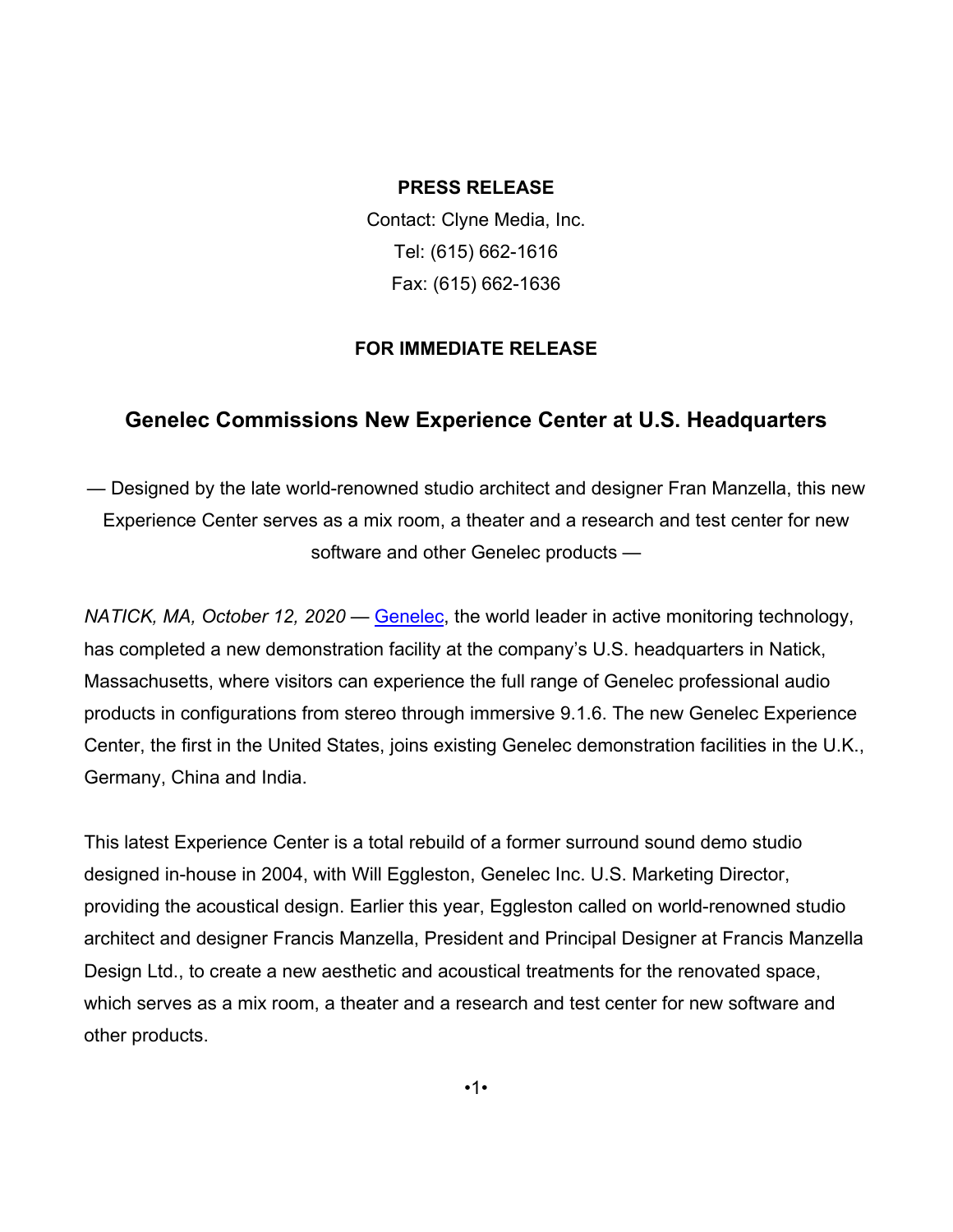"Sadly, we lost Fran the day before we broke ground," says Paul Stewart, Genelec Inc. Senior Technical Sales Manager, who devised the room's wiring scheme. "It was tragic losing such a talented and great guy, but I have to say that we really did consider him every step of the way as we worked on the finishing touches to this room and kept his spirit in it."

He continues, "Once we received the plans from Fran in April, the next challenge was finding a contractor that we could work with during the coronavirus pandemic that was familiar with working on his projects. Fran had suggested that we reach out to Ken Capton at Solar 2 Studios in Michigan. The results speak for themselves. They did a fantastic job." In addition to integrating new lighting and overhead trussing, fabric treatment and cable management, a significant part of Solar 2's work was their construction of an encapsulated and heavily damped ceiling.

The Solar 2 Studios team worked almost around the clock for 17 days straight to complete the room's custom fabrication, says Eggleston. "But the biggest hurdle was demolition of the old floor and hanging ceiling traps, which was done by Paul Stewart and Andrew Eggleston," he says. "They busted their butts for four days, filling a dumpster five times."

The new space is configured to handle formats from stereo through surround to immersive 9.1.6 through a range of Genelec's Smart Active Monitors (SAM). The installed speakers demonstrate the breadth of Genelec's product line, which offers solutions suitable for any size of critical listening space. Three 8351Bs are installed for L-C-R, four 8341As support the left and right side and rear channels and six more 8341As are located overhead for the front, mid and rear height channels. A 7370 subwoofer handles low-end extension for the overhead speakers, while a 7380 sub supports the LFE channel and manages extension of the center, side and rear channels. Two W371A Smart Active Woofer Systems are located left and right and are paired with the main left and right 8351B monitors.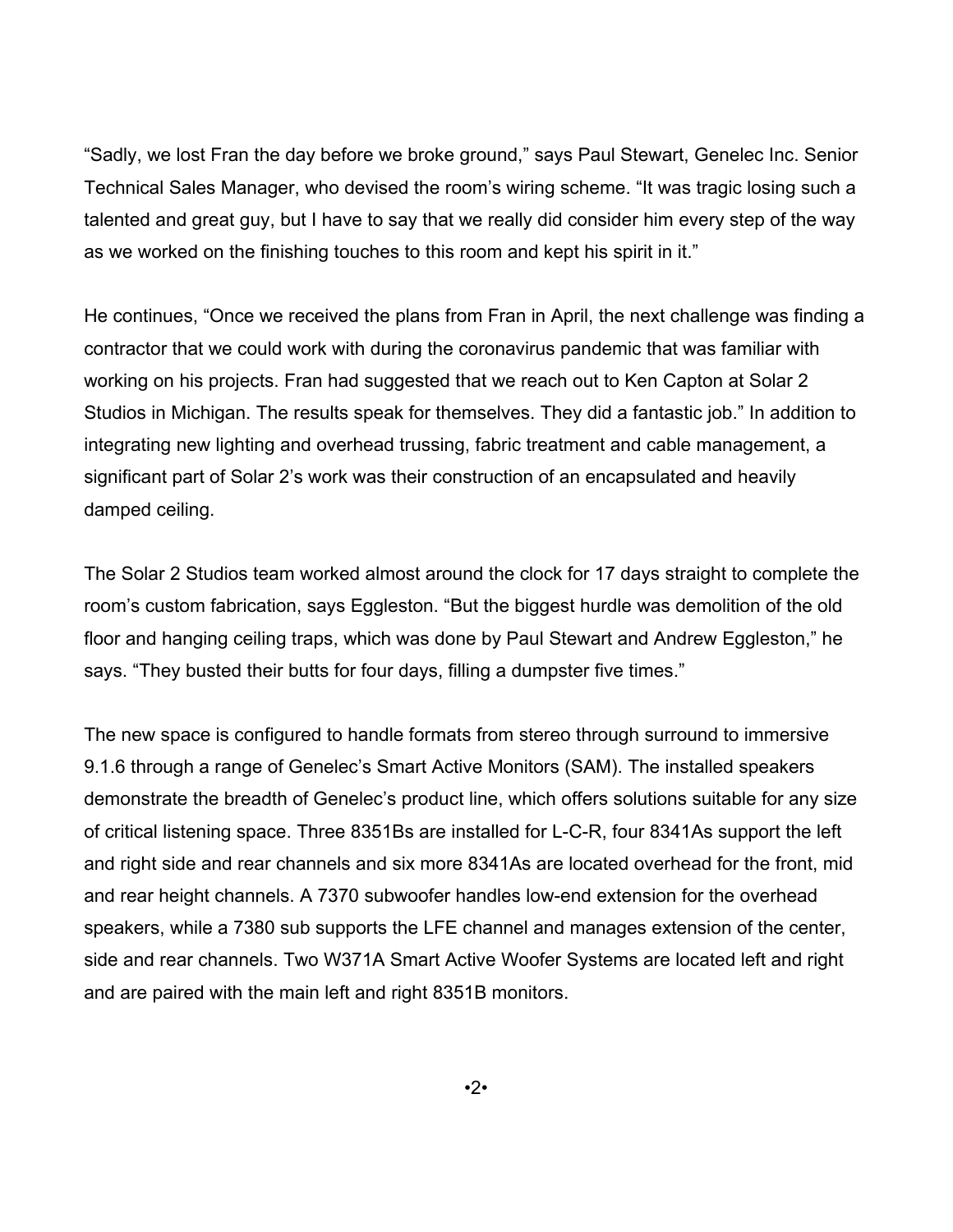More and more content companies now specify immersive audio deliverables, says Stewart, so the time was right to build this new Genelec Experience Center. "Immersive content is obviously on the rise. Our customer base needs instruction and guidance on going beyond stereo or 5.1, and we need to be able to work with the same tools our customers are using. So the main purpose for this studio, first and foremost, is as a place for people to experience what an immersive room feels like," he says.

In addition to the broad range of hardware, Genelec's software technology is also available for demonstration in the new room. "Whether you're building an immersive or a stereo system, the Genelec Smart Active Monitoring system is a very practical, intuitive way to build your room. And one of the keys to a Genelec system is GLM, the Genelec Loudspeaker Manager. That's what brings this room together really tightly. If you're looking for a fully calibrated system, this is the way to do it," says Stewart.

The room is wired with multiple AES/EBU and IP runs to every speaker position. "If we were to use our new PoE speakers at every location, we could run a separate, independent 9.1.6 system in the room over IP. We also have an Avid Pro Tools system, so it's a pretty flexible room," he says.

"This will be a venue for also creating in-house content, including webinars, and for software and hardware testing," says Eggleston. "Once COVID-19 is under control, we look forward to welcoming professionals in all aspects of audio to use the space to experience our products, and even mix here in an exceptional immersive environment."

Stewart provides some final thoughts: "There's a lot of technology in this room. There's also a lot to feel, and it's easier to articulate it when you've actually sat in this room and experienced it yourself. And so, this is our new domain, and I intend to sit in here a lot. This room is designed to look forward and move into the future with Genelec."

To watch an in-depth video on the new U.S. Genelec Experience Center, click [HERE.](https://youtu.be/O1J42jKFyxA)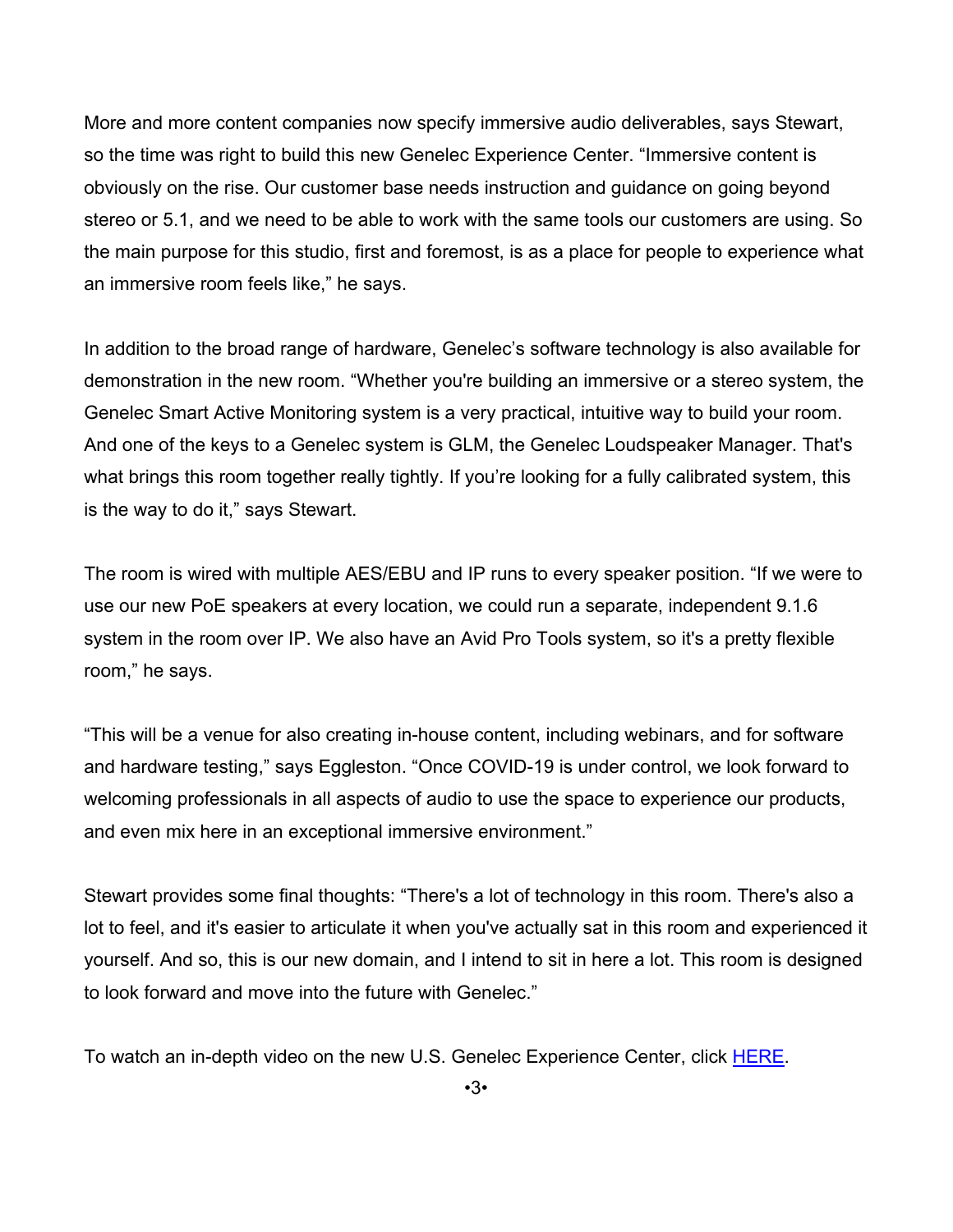*...ends 916 words*

#### Photo file 1: Genelec\_DemoRoom\_Photo1.JPG

Photo caption 1: The Genelec U.S. Experience Center, where visitors can experience the full range of Genelec professional audio products in configurations from stereo through immersive 9.1.6.

### Photo file 2: Genelec\_DemoRoom\_Photo2.JPG

Photo caption 2: The Genelec U.S. Experience Center, where visitors can experience the full range of Genelec professional audio products in configurations from stereo through immersive 9.1.6. Studio architect and designer Francis Manzella created new aesthetics and acoustical treatments for the room.

Genelec, the pioneer in Active Monitoring technology, is celebrating over 40 years of designing and manufacturing active loudspeakers for true and accurate sound reproduction. Genelec is credited with promoting the concept of active transducer technology. Since its inception in 1978, Genelec has concentrated its efforts and resources into creating active monitors with unparalleled sonic integrity. The result is an active speaker system that has earned global acclaim for its accurate imaging, extremely high acoustic output from small enclosures, true high-fidelity with low distortion, and deep, rich bass.

Genelec is also celebrating over 10 years of its Smart Active Monitoring™ technology, which allows studio monitors to be networked, configured and calibrated for the user's specific acoustic environment. Each Smart Active Monitor or subwoofer is equipped with advanced internal DSP circuitry, which tightly integrates with the GLM (Genelec Loudspeaker Manager) software application, running on Mac or PC. GLM's reference microphone kit allows the user's acoustic environment to be analyzed, after which GLM's AutoCal feature optimizes each Smart